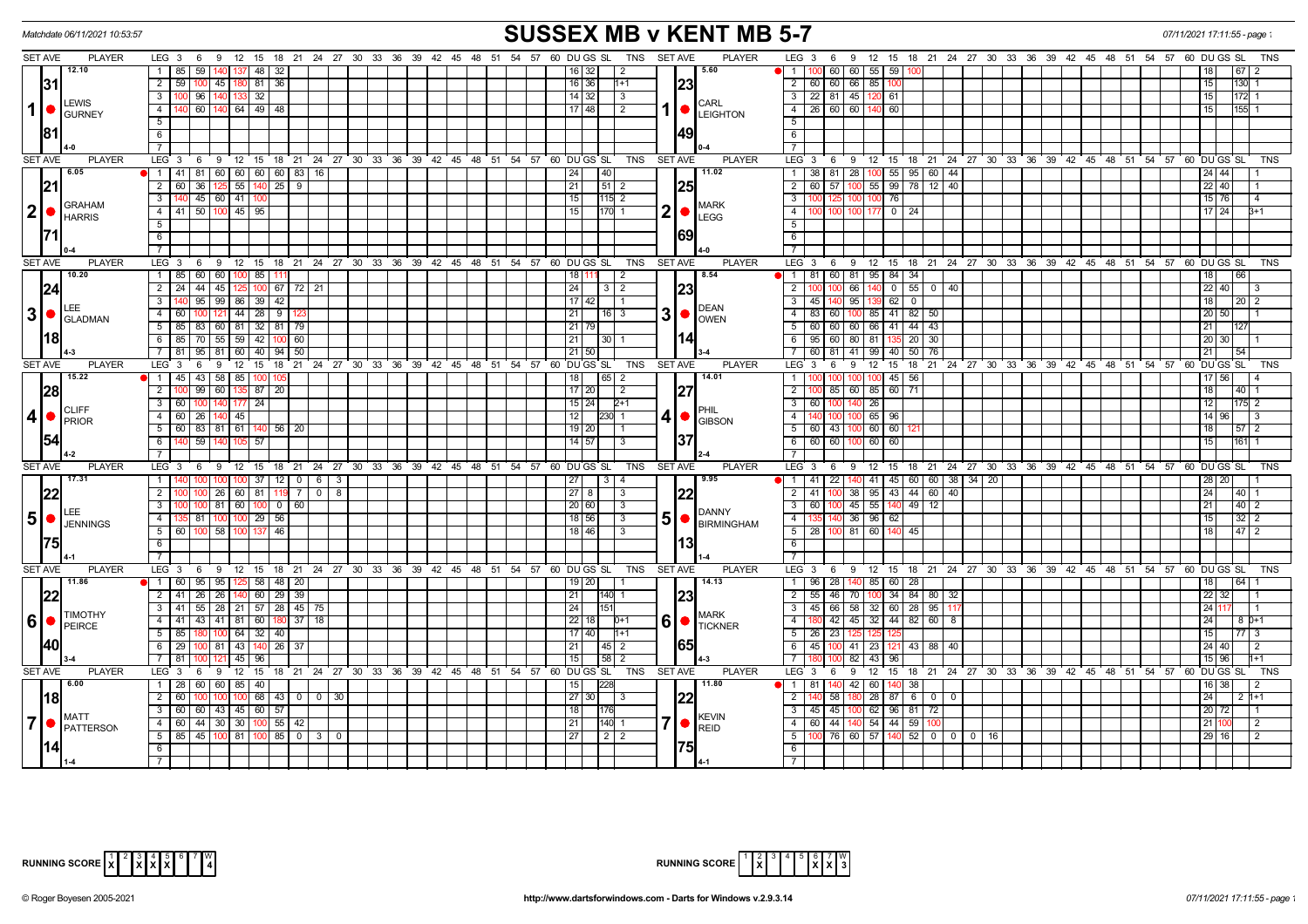|                | <b>SUSSEX MB v KENT MB 5-7</b><br>07/11/2021 17:12:05 - page 2<br>Matchdate 06/11/2021 10:53:57 |                 |                         |                             |                                      |                       |                     |                |                                     |          |       |  |                                                           |                      |      |     |      |    |     |                 |                   |            |                |             |                 |                           |    |                                                      |                     |             |                 |                     |          |       |    |       |       |                                                      |       |                   |                 |                |
|----------------|-------------------------------------------------------------------------------------------------|-----------------|-------------------------|-----------------------------|--------------------------------------|-----------------------|---------------------|----------------|-------------------------------------|----------|-------|--|-----------------------------------------------------------|----------------------|------|-----|------|----|-----|-----------------|-------------------|------------|----------------|-------------|-----------------|---------------------------|----|------------------------------------------------------|---------------------|-------------|-----------------|---------------------|----------|-------|----|-------|-------|------------------------------------------------------|-------|-------------------|-----------------|----------------|
| <b>SET AVE</b> |                                                                                                 | <b>PLAYER</b>   | LEG <sub>3</sub>        | - 6                         | 9                                    | 15<br>12              | 18                  | 21             | 24 27 30                            |          | 33    |  | 36 39                                                     | 42<br>45             | 48   | -51 | 54   | 57 |     | 60 DU GS SL     |                   | <b>TNS</b> | <b>SET AVE</b> |             | <b>PLAYER</b>   | LEG <sub>3</sub>          |    | 6<br>-9                                              | 12 <sup>2</sup>     | 15          | 18              | 21                  | 24 27 30 | 33 36 | 39 | 42 45 | 48 51 | 54                                                   | 57    | 60 DU GS SL       |                 | TNS            |
|                | 13.02                                                                                           |                 | 41                      | 83                          |                                      | 140  76               | 20 <sub>1</sub>     |                | $0 \mid 20$                         |          |       |  |                                                           |                      |      |     |      |    |     | 23 20           | 2                 |            |                |             | 10.27           | $1 \quad$                 | 70 | 60                                                   | 70                  | -77         | $35 \mid$       | 14                  |          |       |    |       |       |                                                      |       | 21                | 40              |                |
|                | 22                                                                                              |                 | 2   60   60             |                             | $40 \mid 45 \mid 60 \mid$            |                       |                     | $100$ 78       |                                     |          |       |  |                                                           |                      |      |     |      |    | 21  |                 | 58 1              |            |                | 20          |                 | $\overline{2}$            | 40 | 60                                                   |                     |             |                 | 100 85 83 45 49 39  |          |       |    |       |       |                                                      |       | $\sqrt{24}$ 39    | $\overline{11}$ |                |
|                | <b>KEVIN</b>                                                                                    |                 | $\overline{3}$          | 60                          |                                      | 41 <br>26 I           | $\sqrt{27}$         |                | $154$ 72                            |          |       |  |                                                           |                      |      |     |      |    |     | 23 72           | $\vert$ 2         |            |                |             |                 |                           | 55 | 58                                                   | 40                  | 64          |                 | 33                  |          |       |    |       |       |                                                      |       | 21                | 51 2            |                |
| 8              | <b>IFISHWICK</b>                                                                                |                 |                         | 41   100   24<br>4 55<br>11 |                                      | 84   44   90          |                     |                |                                     |          |       |  |                                                           |                      | 24   |     | 52 1 |    |     |                 | DAVE              | 4          |                |             |                 |                           |    | 43 58 44 41 51 0 24                                  |                     |             |                 |                     |          |       |    | 27 24 |       | $\overline{12}$                                      |       |                   |                 |                |
|                |                                                                                                 |                 | 5                       |                             |                                      | 32<br>-89 I           |                     |                |                                     |          |       |  |                                                           |                      |      |     |      |    |     | 13 32           | $2+1$             |            |                |             |                 |                           | 60 | 94<br>3                                              | 43                  |             |                 |                     |          |       |    |       |       |                                                      |       | 12                | 1301            |                |
| 64             |                                                                                                 |                 | 6   81                  |                             |                                      |                       | $41 \ 22 \ 41 \ 80$ | 40             |                                     |          |       |  |                                                           |                      |      |     |      |    | 21  |                 | 15611             |            |                |             |                 | 6 I                       |    | 22 43 60 26 64 85 130 71                             |                     |             |                 |                     |          |       |    |       |       |                                                      |       | 24 71             |                 | - 1            |
|                |                                                                                                 |                 |                         | 85                          | 41                                   | 35                    | 45                  | 99             |                                     |          |       |  |                                                           |                      |      |     |      |    | 21  | 36 <sup>1</sup> |                   |            |                |             |                 |                           |    | $\overline{23}$                                      | 50 l                | 94          | 45 67           |                     |          |       |    |       |       |                                                      |       | 21 67             |                 | 2              |
| <b>SET AVE</b> |                                                                                                 | <b>PLAYER</b>   | LEG <sup>3</sup>        |                             | <b>q</b>                             | 12<br>15              | 18                  | 21             | 24 27 30 33 36 39 42 45 48 51 54    |          |       |  |                                                           |                      |      |     |      | 57 |     | 60 DUGS SL      |                   | <b>TNS</b> | <b>SET AVE</b> |             | <b>PLAYER</b>   | $LEG \ 3$                 |    | 6                                                    | 12                  | 15          |                 |                     |          |       |    |       |       | 18 21 24 27 30 33 36 39 42 45 48 51 54 57 60 DUGS SL |       |                   |                 | <b>TNS</b>     |
|                | 3.40                                                                                            |                 | $\overline{1}$<br>60    |                             | 41                                   | 52                    | 54                  |                |                                     |          |       |  |                                                           |                      |      |     |      |    | 18  |                 | 54 2              |            |                |             | 9.45            |                           |    | 42<br>59                                             | 40                  |             |                 | 20                  |          |       |    |       |       |                                                      |       | 20 20             |                 | -3             |
|                | 20                                                                                              |                 | 2   60                  | 60                          | 22 41 60 98                          |                       |                     |                |                                     |          |       |  |                                                           |                      |      |     |      |    | 18  | 160             |                   |            |                | 125         |                 |                           |    | 2 84 57 80                                           |                     | 140 70 70   |                 |                     |          |       |    |       |       |                                                      |       | $\frac{1}{18}$ 70 |                 | $\overline{1}$ |
|                |                                                                                                 | <b>FREDDIE</b>  | $\overline{\mathbf{3}}$ | 60<br>$36$ 95<br>85         |                                      |                       |                     |                |                                     |          |       |  |                                                           |                      |      |     |      | 12 | 225 |                 |                   |            |                | <b>JACK</b> |                 |                           | 43 |                                                      | 93                  |             |                 |                     |          |       |    |       |       |                                                      | 15 93 |                   | 3               |                |
| 9 <sub>l</sub> |                                                                                                 | <b>JACKSON</b>  | $\overline{4}$          |                             | 60 70 45 76 92 28 2 22               |                       |                     |                |                                     |          |       |  |                                                           |                      |      |     |      |    | 27  |                 | 611               |            | 9              |             | DICKINSON       | 4                         | 99 | 42                                                   |                     |             |                 | $40$ 99 57 100 0 32 | 32       |       |    |       |       |                                                      |       | 26 32             |                 |                |
|                |                                                                                                 |                 | 5                       |                             |                                      |                       |                     |                |                                     |          |       |  |                                                           |                      |      |     |      |    |     |                 |                   |            |                |             |                 | 5                         |    |                                                      |                     |             |                 |                     |          |       |    |       |       |                                                      |       |                   |                 |                |
|                | <b>1791</b>                                                                                     |                 | 6                       |                             |                                      |                       |                     |                |                                     |          |       |  |                                                           |                      |      |     |      |    |     |                 |                   |            |                | 137         |                 | 6                         |    |                                                      |                     |             |                 |                     |          |       |    |       |       |                                                      |       |                   |                 |                |
|                |                                                                                                 |                 |                         |                             |                                      |                       |                     |                |                                     |          |       |  |                                                           |                      |      |     |      |    |     |                 |                   |            |                |             |                 |                           |    |                                                      |                     |             |                 |                     |          |       |    |       |       |                                                      |       |                   |                 |                |
| <b>SET AVE</b> |                                                                                                 | <b>PLAYER</b>   | $LEG$ 3                 | - 6                         | -9                                   | 12 <sup>1</sup><br>15 |                     | 18 21          | $124$ 27 30 33 36 39 42 45 48 51 54 |          |       |  |                                                           |                      |      |     |      | 57 |     | 60 DU GS SL     |                   | TNS        | SET AVE        |             | <b>PLAYER</b>   | $LEG$ 3                   |    | -9<br>- 6                                            | 12                  | 15          |                 |                     |          |       |    |       |       | 18 21 24 27 30 33 36 39 42 45 48 51 54 57 60 DUGS SL |       |                   |                 | <b>TNS</b>     |
|                |                                                                                                 | 10.18<br>DANIEL | <b>ei</b> 1<br>45       | 60                          | $24 \mid 60 \mid$                    | 45                    | 60                  |                |                                     |          |       |  |                                                           |                      |      |     |      |    | 18  | 20              |                   |            |                |             | 16.71           |                           |    | 45                                                   | 23 81               |             | 24              |                     |          |       |    |       |       |                                                      |       | $16$   24         |                 | -3             |
|                | 21                                                                                              |                 | 2 60                    | 41                          | 591100                               | 28                    | 125                 |                | 63   17   8                         |          |       |  |                                                           |                      |      |     |      |    |     | $\sqrt{27}$ 8   | $\sqrt{2}$        |            |                | 24          |                 | <sup>2</sup>              | 60 | 81<br>45 I                                           |                     | 67          |                 | $52$ 16 30 0        |          |       |    |       |       |                                                      |       | 27                | 10 1            |                |
|                |                                                                                                 |                 | $\overline{3}$          | 60                          | $55$ 75                              | 43                    |                     | 47             |                                     |          |       |  | 21 47<br>$\overline{2}$<br>$\overline{3}$<br><b>DAVID</b> | 60                   | 60 l | 44  |      | 17 |     |                 |                   |            |                |             |                 |                           | 18 | 40 2                                                 |                     |             |                 |                     |          |       |    |       |       |                                                      |       |                   |                 |                |
| hd             | <b>BOWLEY</b>                                                                                   |                 | 4<br>81                 | 60                          | 41                                   | 55                    |                     | $\overline{0}$ |                                     |          |       |  |                                                           |                      |      |     |      |    | 21  |                 | $32$   2          |            | nd•l           |             | <b>HEATH</b>    | 4                         |    | 43                                                   |                     |             |                 | 40 38 45 15 40      |          |       |    |       |       |                                                      |       | $\sqrt{23}$ 40    |                 | $h+1$          |
|                |                                                                                                 |                 | 5 <sup>5</sup><br> 43   | 60 83 45 60                 |                                      |                       |                     |                |                                     |          |       |  |                                                           |                      |      |     |      | 15 | 210 |                 |                   |            |                |             | $5-1$           | 61                        |    |                                                      | 60                  |             |                 |                     |          |       |    |       |       |                                                      | 14 60 |                   | $2+1$           |                |
|                |                                                                                                 |                 | 40<br>6                 | 100                         |                                      |                       | $141$ 60            |                |                                     |          |       |  |                                                           |                      |      |     |      |    | 18  |                 | $201$ 3           |            |                | 184         |                 | 6                         |    | 60                                                   |                     | 60 59 36 46 |                 |                     |          |       |    |       |       |                                                      |       | 21 46             |                 | 2              |
|                |                                                                                                 |                 |                         |                             |                                      |                       |                     |                |                                     |          |       |  |                                                           |                      |      |     |      |    |     |                 |                   |            |                |             |                 |                           |    |                                                      |                     |             |                 |                     |          |       |    |       |       |                                                      |       |                   |                 |                |
| <b>SET AVE</b> |                                                                                                 | <b>PLAYER</b>   | $LEG$ 3                 | - 6                         | 9                                    | 12<br>15              |                     | 18 21          | 24 27 30 33 36 39 42 45 48 51 54    |          |       |  |                                                           |                      |      |     | 57   |    |     | 60 DU GS SL     |                   | <b>TNS</b> | <b>SET AVE</b> |             | <b>PLAYER</b>   | LEG <sub>3</sub>          |    | 6<br>9                                               | 12                  | 15          |                 |                     |          |       |    |       |       | 18 21 24 27 30 33 36 39 42 45 48 51 54 57 60 DUGS SL |       |                   |                 | <b>TNS</b>     |
|                | 5.45                                                                                            |                 | 85<br>$\overline{1}$    | 40                          | $57$ 45                              |                       | 100 I               |                | $56$   72   36                      |          |       |  |                                                           |                      |      |     |      |    | 24  | l 10 l          |                   |            |                |             | 8.13            |                           | 60 | 30<br>50                                             |                     | 60          |                 | 60 49 42            | 10       |       |    |       |       |                                                      |       | 26 10             |                 |                |
| 21             |                                                                                                 |                 | 2<br>l 41               | 95                          | 97                                   | 40                    | 64                  | 12             |                                     |          |       |  |                                                           |                      |      |     |      |    | 21  |                 | $12$ 1            |            |                | 122         |                 | $\overline{2}$            | 43 | 60                                                   | 57                  | 60          |                 | 48                  |          |       |    |       |       |                                                      |       | 21 48             |                 | 2              |
|                | <b>NATHAN</b>                                                                                   |                 | 3<br>55                 | $28 \mid$                   | 60   180   56                        |                       |                     |                |                                     |          |       |  |                                                           |                      |      |     |      |    | 15  |                 | $1220+1$          |            |                |             | <b>TREVOR</b>   |                           |    |                                                      | 45 54               |             | 62              |                     |          |       |    |       |       |                                                      |       | 17 62             |                 | 3              |
| 11             | <b>WARREN</b>                                                                                   |                 | 43 I<br>$\overline{4}$  | 80                          | 96   60                              |                       | $125$ 37            |                | 20   36                             | $\Omega$ |       |  |                                                           |                      |      |     |      |    | 27  |                 | 4   1             |            |                |             | <b>THOMPSON</b> | $\overline{4}$            | 50 | 55                                                   | 100 95 36 55 40     |             |                 | $\mathbf 0$         |          |       |    |       |       |                                                      |       | 27 70             |                 |                |
|                |                                                                                                 |                 | 5                       |                             |                                      |                       |                     |                |                                     |          |       |  |                                                           |                      |      |     |      |    |     |                 |                   |            |                |             |                 | $5^{\circ}$               |    |                                                      |                     |             |                 |                     |          |       |    |       |       |                                                      |       |                   |                 |                |
|                | 133                                                                                             |                 | 6                       |                             |                                      |                       |                     |                |                                     |          |       |  |                                                           |                      |      |     |      |    |     |                 |                   |            |                | 102         |                 | 6                         |    |                                                      |                     |             |                 |                     |          |       |    |       |       |                                                      |       |                   |                 |                |
|                |                                                                                                 |                 |                         |                             |                                      |                       |                     |                |                                     |          |       |  |                                                           |                      |      |     |      |    |     |                 |                   |            |                |             |                 |                           |    |                                                      |                     |             |                 |                     |          |       |    |       |       |                                                      |       |                   |                 |                |
| <b>SET AVE</b> |                                                                                                 | <b>PLAYER</b>   | $LEG_3$                 | - 6                         | 9                                    | $12^{\circ}$<br>15    | 18                  | 21             | $24$ 27                             |          | 30 33 |  |                                                           | 36 39 42 45 48 51 54 |      |     | 57   |    |     | 60 DU GS SL     |                   | <b>TNS</b> | <b>SET AVE</b> |             | <b>PLAYER</b>   | LEG <sub>3</sub>          |    | 9<br>6                                               | 12                  | 15          | 18              |                     |          |       |    |       |       | 21 24 27 30 33 36 39 42 45 48 51 54 57 60 DUGS SL    |       |                   |                 | <b>TNS</b>     |
|                | 10.01                                                                                           |                 | 81<br>OI 1              | 62                          | 60   23   40                         |                       |                     |                | 60   13   60   77   21   4          |          |       |  |                                                           |                      |      |     |      |    |     | $33$   4        |                   |            |                |             | 7.60            |                           | 62 | 65                                                   | 55 81               | 28 120      |                 | 40 30               | $15$ 3   |       |    |       |       |                                                      |       | 30                | l 2 l           |                |
|                | 22                                                                                              |                 | $\overline{2}$          |                             | 43   121                             | 57                    |                     |                |                                     |          |       |  |                                                           |                      |      |     |      |    |     | 14 57           | $2+1$             |            |                | 21          |                 | $\overline{2}$            | 61 |                                                      | 45 60 81            |             |                 |                     |          |       |    |       |       |                                                      |       | 15                | $1114$ 1        |                |
|                | KEN                                                                                             |                 |                         |                             | 3   96   60   80   28   59   68   60 |                       |                     |                |                                     |          |       |  |                                                           |                      |      |     |      |    | 21  | l 50            |                   |            |                |             | RICHARD         | $\overline{\phantom{a}3}$ | 85 | 100                                                  | $ 41 $ 59 56 100 60 |             |                 |                     |          |       |    |       |       |                                                      |       | 20   60           |                 | 2              |
| 12             |                                                                                                 | <b>SOWERBY</b>  | 43<br>$\overline{4}$    | 59                          |                                      | 59 82                 | 44                  |                |                                     |          |       |  |                                                           |                      |      |     |      |    | 18  |                 | $\overline{74}$ 1 |            | I2 ●           |             | <b>ELMS</b>     | 4                         | 81 | 60                                                   | 55                  | 63          | $\boxed{90}$ 52 |                     |          |       |    |       |       |                                                      |       | 21 52             |                 |                |
|                |                                                                                                 |                 | 5   97                  | 100 l                       | 43   123   60   38   40              |                       |                     |                |                                     |          |       |  |                                                           |                      |      |     |      |    |     | 19 40           | $\overline{2}$    |            |                |             |                 |                           |    | $5 \mid 22 \mid 30 \mid 83 \mid 100 \mid 85 \mid 83$ |                     |             |                 |                     |          |       |    |       |       |                                                      |       | 18                | 98 1            |                |
| 187            |                                                                                                 |                 | $6$   28   80           |                             |                                      |                       | $137$ 60 100 88 8   |                |                                     |          |       |  |                                                           |                      |      |     |      |    |     | 21 8            | $\sqrt{2}$        |            |                | 155         |                 | 6                         |    | $100$ 85 $26$ 30 80 40 42                            |                     |             |                 |                     |          |       |    |       |       |                                                      |       | 21                | 98 1            |                |
|                |                                                                                                 |                 |                         |                             |                                      |                       |                     |                |                                     |          |       |  |                                                           |                      |      |     |      |    |     |                 |                   |            |                |             |                 |                           |    |                                                      |                     |             |                 |                     |          |       |    |       |       |                                                      |       |                   |                 |                |

| $C_{11}$ $C_{21}$ $D_{31}$ $D_{41}$<br>IOP:<br><b>CALLE</b><br>7 VV 12 | Legg 25.69<br><b>IOF</b>                                    |
|------------------------------------------------------------------------|-------------------------------------------------------------|
| <b>RUNNING SCORE</b><br>.<br>$\overline{ }$                            | 2 I V<br><b>RUNNING SCORE</b><br>$\check{}$<br>$\mathbf{L}$ |